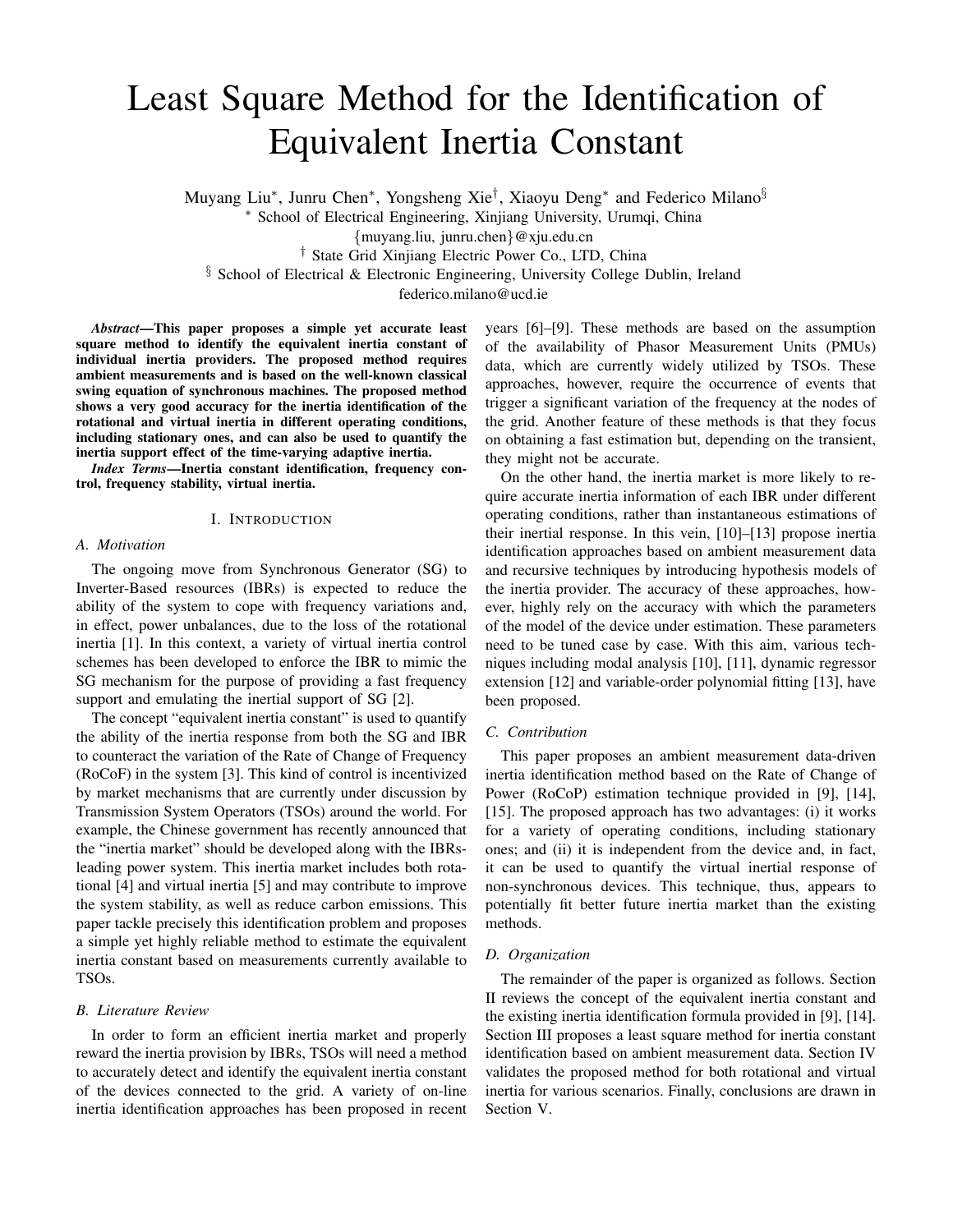## II. ESTIMATION OF EQUIVALENT INERTIA CONSTANT

# *A. Rotational Inertia*

Rotational inertia is a property of the SGs, which store kinetic energy through their rotating shafts. This kinetic energy is naturally utilized by synchronous machine to compensate power imbalances. The well-known swing equation [16] describing the motion of SGs originally defines the equivalent inertia constant, in per unit, is as follows:

$$
M_{\rm SG} \,\dot{\omega}_{\rm SG} = p_{m,\rm SG} - p_{e,\rm SG} - p_{D,\rm SG} \,,\tag{1}
$$

where  $\omega_{SG}$  is the angular frequency of the synchronous machine,  $p_{m,SG}$  and  $p_{e,SG}$  are the mechanical and electrical power;  $p_{D,SG}$  is the active power variation due to damping effect, and:

$$
p_{D,SG} = D_{SG}(\omega_{\text{Grid}} - \omega_{SG})
$$
 (2)

where  $D_{\rm SG}$  is the damping coefficient; and  $M_{\rm SG}$  is the mechanical starting time of SGs and is measured in seconds.  $D_{\rm SG} \ll M_{\rm SG}$  always holds for synchronous machines. The starting time  $M_{\text{SG}}$  is linked to the inertia constant of the machine, as follows:

$$
M_{\rm SG} = 2H_{\rm RI} = \frac{J_{\rm RI} \,\omega_{n, \rm SG}^2}{S_{n, \rm SG}},
$$
 (3)

where  $H_{\text{RI}}$  is the equivalent inertia constant,  $J_{\text{RI}}$  is the rotational inertia, and  $\omega_n$  and  $S_n$  are the nominal angular frequency and the nominal power, respectively, of the SG.

In (1),  $p_{e,SG}$  can be measured directly;  $\omega_{SG}$  can be accurately estimated through the bus frequency measured by PMUs [17]; while for all kinds of inertia provider,  $p_m$  can not be measured directly and the estimation approach is also missing. Therefore, to solve  $H<sub>RI</sub>$  through (1), one has to cope with the effect of  $p_m$  and  $p_{D,SG}$ . References [9], [14] provide an elegant solution by firstly splitting the  $p_m$  into three components:

$$
p_m = p_{\text{UC}} + p_{\text{PFC}} + p_{\text{SFC}} , \qquad (4)
$$

where  $p_{\text{UC}}$  is the power set point obtained by solving the unit commitment problem;  $p_{\text{PFC}}$  and  $p_{\text{SFC}}$  are the active power regulated by the Primary Frequency Control (PFC) and Secondary Frequency Control (SFC) correspondingly.

Then, differentiating (1) and substituting (4), one obtains:

$$
2H_{\rm RI}\ddot{\omega}_{\rm SG} = \dot{p}_{\rm UC} + \dot{p}_{\rm PFC} + \dot{p}_{\rm SFC} - \dot{p}_{e,\rm SG} + \dot{p}_{D,\rm SG} \,, \quad (5)
$$

where  $\dot{p}_e$ , abbreviated as RoCoP, can be estimated through PMUs measurements [18], [19]; the time derivative of RoCoF, namely  $\ddot{\omega}$ , can be obtained through the PMUs measurements with a PI filter [9].

In (5),  $\dot{p}_{\text{UC}} = 0$ ,  $\dot{p}_{\text{SFC}} \approx 0$  and  $\dot{p}_{D,\text{SG}} \ll \dot{p}_{e,\text{SG}}$ ,  $\dot{p}_{\text{PFC}} \ll \dot{p}_{e,SG}$  always hold within the period between the rescheduling of generations, i.e., in the time window that characterizes the inertial response of the generator. Thus, for proper time window, one can expect that:

$$
2H_{\rm RI} \approx -\frac{\dot{p}_{e,\rm SG}}{\ddot{\omega}_{\rm SG}}\,. \tag{6}
$$

A detail discussion about the time window for inertia identification is provided in Section III-A.

## *B. Virtual Inertia*

The implementation of controllers able to provided virtual inertial support through IBRs has been under intense investigation in recent years. Provided that the IBR has an active power reserve, the "virtual inertia" is a control scheme that mimics the SG transients on the frequency support:

$$
p_{e,\text{IBR}} = p_{\text{UC}} + p_{\text{PFC}} + p_{\text{SFC}} + p_{\text{VI}} - p_{D,\text{IBR}},\qquad(7)
$$

where  $p_{VI}$  is the power boosted by the virtual inertia:

$$
p_{\rm VI} = -2H_{\rm VI}\dot{\omega}_{\rm IBR} \,. \tag{8}
$$

Equations (7)-(8) indicates that  $H_{VI}$  can also be estimated through (6). Since the virtual inertial support is the results of a control action,  $H_{VI}$  can be adaptively tuned, through proper measurements of system states, in order to better counteract with the frequency deviations following a contingency [20]. With this regard, the on-line inertia estimation approach proposed in [9] can track the time-varying adaptive  $H_{\text{VI}}$ . For inertia markets, however, an "equivalent inertia constant" should be defined to price the inertia support of the timevarying inertia. The proposed technique presented in Section III provides a potential solution to identify the equivalent constant of the adaptive virtual inertia, as discussed in Section II-B.

#### III. LEAST SQUARE INERTIA CONSTANT IDENTIFICATION

## *A. Time window for inertia identification*

Figure 1 shows a typical frequency dynamic behavior of a power system with high IBR penetration.



Fig. 1. Frequency dynamics of a power system with high IBR penetrations.

In Fig. 1, T<sub>inertia</sub> indicates the inertial response period following a frequency event;  $T_{\text{PFC}}$  and  $T_{\text{SFC}}$  are the time scales of PFC and SFC; and the red rectangles are the suitable time windows for the identification of inertia through the formula (9). The rationales behind these time windows are the following.

*1) Normal operating condition with continuously small disturbance:* In practice, power systems are continuously subject to small disturbances arising from the stochastic variations of loads and renewable IBRs [21]. In normal operating conditions, the power system suppresses these stochastic dynamics mainly through the filtering effect of the inertial response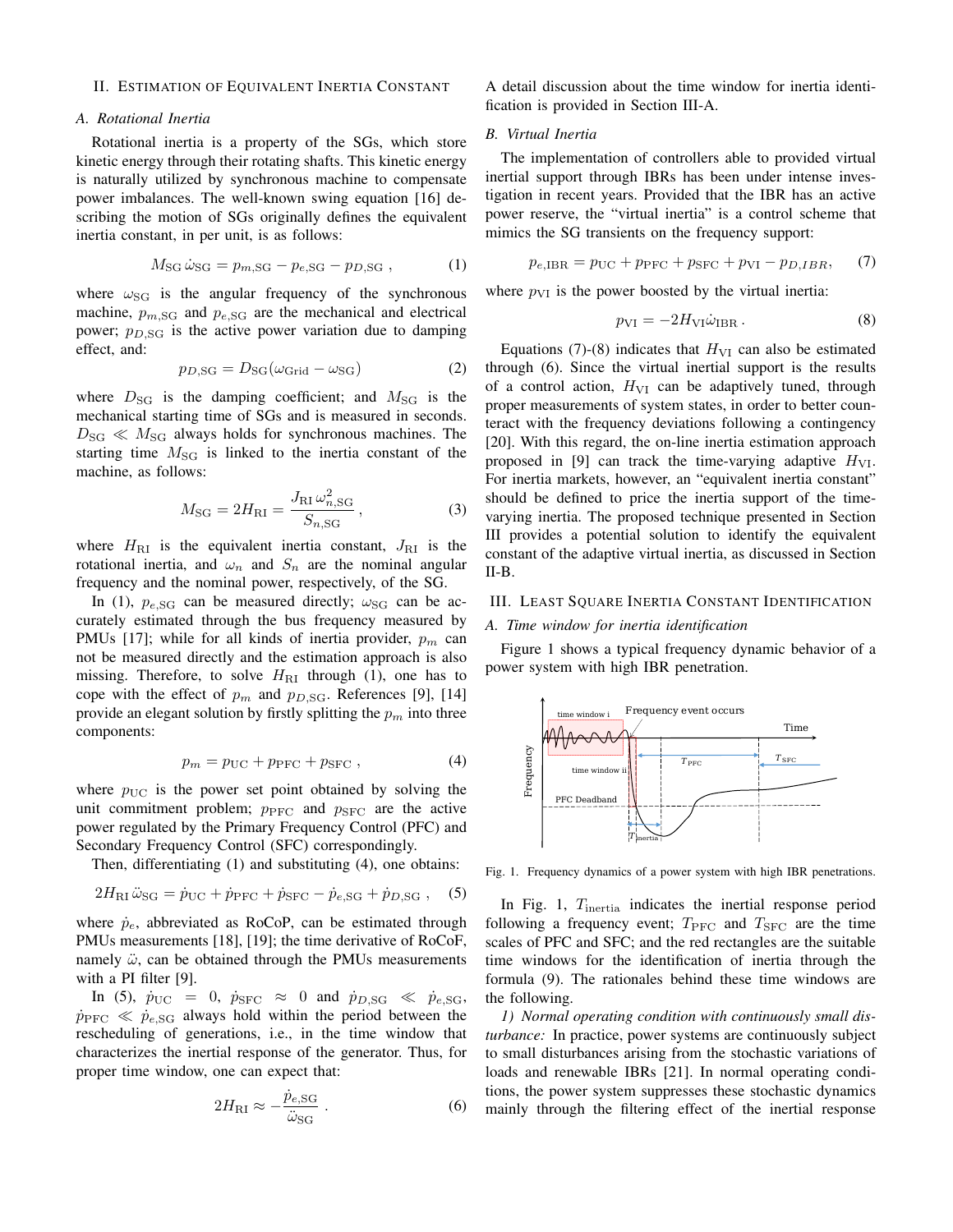of synchronous machines. In this scenario, since frequency deviations are within the deadband of the frequency control,  $\dot{p}_{SFC} = \dot{p}_{PFC} = 0$  holds. Moreover, the time window utilized in the propsed estimation of the inertia is long enough to make the proposed estimation robust with respect to ambient noise and other fast fluctuations.

*2) Inertial response period following a frequency events within the deadband of PFC:* This time window is characterized by relatively large  $\ddot{\omega}$  and  $\dot{p}_e$  and, thus, the impact of measurement noise on the inertia identification can be mitigated compared to the normal operating condition. Figure 1 shows that the inertial response and conventional PFC period are partly overlapped. However, the time scale of PFC, especially that procided by non-synchronous devices, cannot be defined exactly as there exist both slow, fast and very fast PFCs. As a rule of thumb, the estimation time window has to be long enough to carry out an accurate inertia identification, while short enough to avoid the impact of conventional PFC. Fast PFCs will likely overlap with the estimation, thus being accounted for as "virtual inertia." Finally, very fast PFC will be filtered out by the windowing technique.

Note also that we assume that the estimation time window is shorter than the dispatch period of the generators. In any case, the TSO is aware of when generation dispatch changes occur and, thus, they can discard the estimations at those times.

#### *B. Problems of Existing Formula*

Equation (6) indicates that the equivalent inertia constant can be identified through the ambient measurements of the inertia provider. In practical applications and when considering real-world data, the inertia estimation formula (6) needs to be modified to cope with measurement errors. With this aim, (6) can be rewritten as:

$$
2H^* = -\frac{\dot{p}^*}{\ddot{\omega}^*} = -\frac{\dot{p}_e + \xi_p}{\ddot{\omega} + \xi_\omega} \,, \tag{9}
$$

where the superscript ∗ denotes the measured/estimated value and  $\xi$  indicates measurement errors.

While mathematically correct, (9) cannot be applied as is. The following are relevant numerical and practical issues:

- When  $\ddot{\omega}^* \to 0$  (notably, in quasi-steady-state conditions), the effect  $\xi_p$  will be dramatically amplified through the infinitesimal denominator, and result in a severe error in the estimation of  $M^*$ .
- The conditions  $\dot{p}_{\text{PFC}} \ll \dot{p}_e$  and  $\dot{p}_{\text{D}} \ll \dot{p}_e$  might not be always satisfied. This is, in particular, an issue for selecting the time window locating following a frequency event.

# *C. Data-based Least Square Method*

This subsection presents the proposed Least Square Method (LSM) for the inertia identification based on (9) and proper time-windowing of the measurements, which is implemented to mitigate the potential estimation discussed in subsection III-A.

According to (9), for the measurement data obtained at time  $t_i$ , one has:

$$
H \approx H_i^* = \frac{|\dot{p}^*(t_i)|}{2|\ddot{\omega}^*(t_i)|},\tag{10}
$$

where the absolute values of  $\dot{p}^*$  and  $\ddot{\omega}^*$  are considered for simplicity but without loss of the relevant information.

It is convenient to rewrite (10) as:

$$
2|\ddot{\omega}^*(t_i)|H_i^* - |\dot{p}^*(t_i)| \approx 0.
$$
 (11)

For a set of measurements  $t_1, t_2, \ldots, t_{N-1}, t_N$ , one can define the following vectors:

$$
\mathbf{A} = 2[|\ddot{\omega}^*(t_1)|, |\ddot{\omega}^*(t_2)|, \dots, |\ddot{\omega}^*(t_{N-1}|), \ddot{\omega}^*(t_N)]^T
$$
  

$$
\mathbf{b} = [|\dot{p}^*(t_1)|, |\dot{p}^*(t_2)|, \dots, |\dot{p}^*(t_{N-1})|, |\dot{p}^*(t_N)||^T,
$$

where  $T$  denotes the matrix transposition;  $\boldsymbol{A}$  and  $\boldsymbol{b}$  are the matrices consisting of the data  $\ddot{\omega}^*$  and  $\dot{p}^*$  collected within the time window  $[t_1, t_N]$ , the data size N of each matrix is decided by the length of the time window  $\tau = t_N - t_1$  and the sampling rate of the PMU.

We propose the following LSM to find  $M^*$ :

Minimize 
$$
(AH^* - b)^2
$$
, (12)

which admits the well-known solution:

$$
H^* = (\mathbf{A}^T \mathbf{A})^{-1} \mathbf{A}^T \mathbf{b}.
$$
 (13)

Equation (13) is the sought expression to identify the equivalent inertia constant. Note that to avoid ill-conditioned  $A<sup>T</sup>A$ , it is convenient to condition its diagonal elements with small diagonal elements. In the test that have been solved when preparing this work, we have utilized  $\epsilon = 10^{-6}$  to prevent  $A^T A$  to be singular.

The proposed LSM can mitigate the impact of the issues discussed in Section III-B by properly selecting the time window during which the measurements of  $\ddot{\omega}^*$  and  $\dot{p}^*$  are collected. To further reduce numerical issues, in the case study presented below, we filter the measurement data by removing all pairs  $(|\ddot{\omega}^*|, |\dot{p}^*|)$  for which  $|\ddot{\omega}^*| < 10^{-5}$  pu(Hz)/s<sup>2</sup> and the 2% the most extreme outliers.

It is important to note that the proposed technique, unlike the on-line inertia estimation method proposed in [9] that can track the time-varying inertia, is expected to return an "average" value of the equivalent inertia constant within a given time window.

## IV. CASE STUDY

This section validates the proposed LSM technique with a modified version of the WSCC 9-bus system [16]. The SGs connected at bus 1 and 3 are replaced by a virtual inertia provider, i.e., a Virtual Synchronous Generator (VSG), and a Wind Power Plant (WPP) that provides little inertia to the system, as shown in Fig. 2. The modified system has a 75.6% non-synchronous power generation.

The bus frequency and the output active power of each inertia provider are measured with PMUs with sampling rate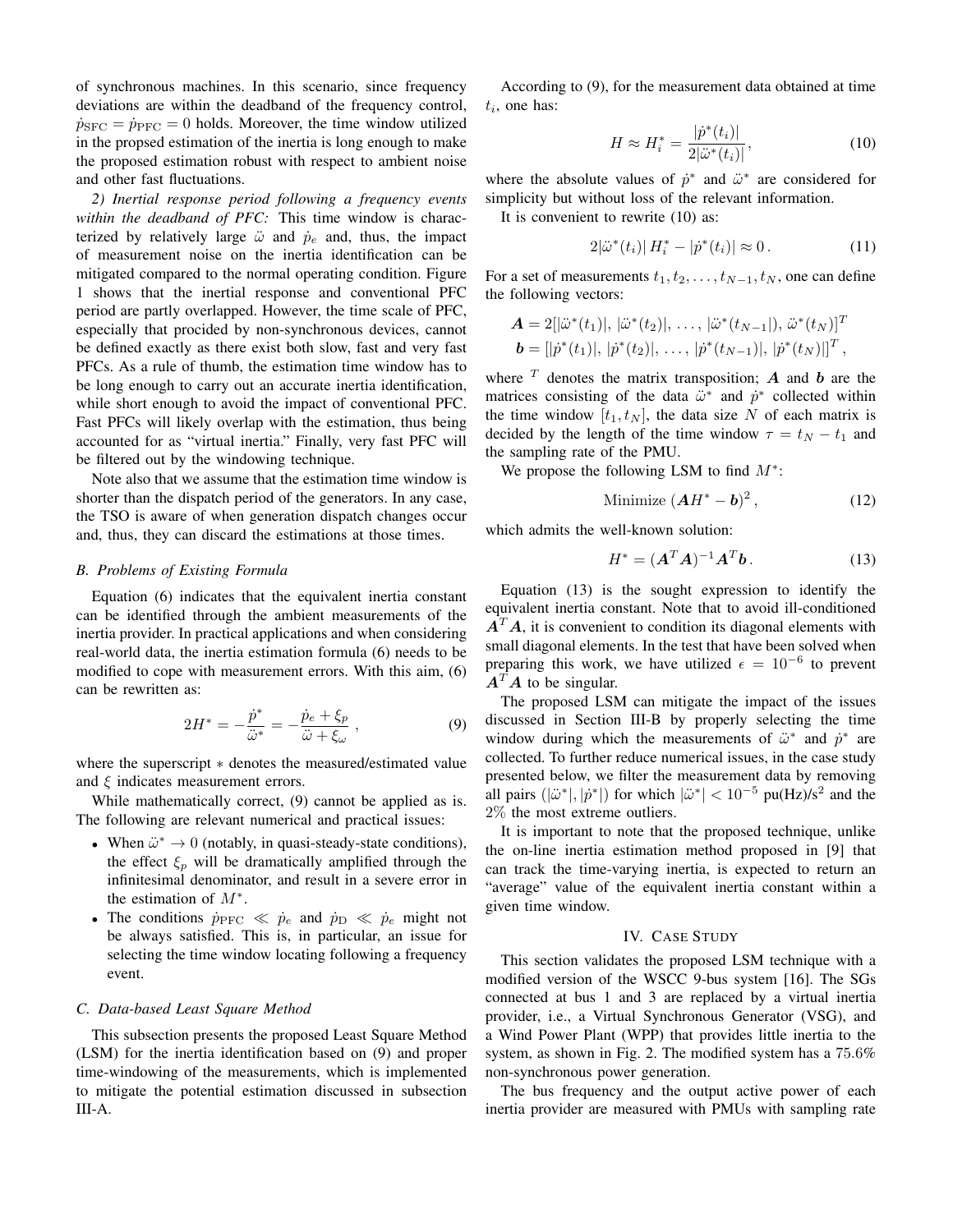50 Hz. The  $\ddot{\omega}^*$  and  $\dot{p}^*$  are obtained using the technique based on PI filters that is described in [9]. All simulations presented in this case study were obtained using the Pythonbased software tool Dome [22].



Fig. 2. Modified WSCC 9-bus system.

## *A. Identification of Rotational Inertia*

The SG has  $H_{\text{SG}} = 23.64 \text{ MWs/MVA}, D_{\text{SG}} = 1.0$ MW/MVA. In this subsection, noise is modeled as an Ornstein-Uhlenbeck stochastic process and is added to each measurements [23]. The dynamic wind speed of the WPP is modeled as a Weibull distribution with exponentially decaying autocorrelation [24].

In normal operating conditions, the power system is affected by continutous wind and load fluctuations. For illustration, Fig. 3 shows the trajectories  $\ddot{\omega}^*$  and  $\dot{p}^*$  for a 10 s time window. These are obtained assuming the knowledge of  $H<sub>RI</sub>$ . This figures indicates, qualitatively at least, that the assumptions made to obtain equation (9) are well satisfied in this scenario.



Fig. 3. Dynamic trajectories of SG of the modified WSCC 9-bus system in normal operating conditions.

The equivalent inertia constant identification results of the SG with different length of the time window (recorded as  $T$ ) are shown in Fig. 4. According to this figure, the proposed inertia identification technique is relatively accurate in normal operating conditions for time windows above 3 s, with the relative error distributed in the range  $[0.7, 2.51]$  %.

| $\frac{6}{100}$ 6.0<br>Energy |      | ົ   |     |     |     |     |     |      |      |      |      |       |
|-------------------------------|------|-----|-----|-----|-----|-----|-----|------|------|------|------|-------|
| Relative<br>0.0               | .    |     |     |     |     |     |     |      |      |      |      |       |
|                               |      |     |     |     |     |     |     |      |      |      |      |       |
|                               | T[s] | 2.0 | 3.0 | 4.0 | 5.0 | 6.0 | 8.0 | 10.0 | 20.0 | 30.0 | 50.0 | 100.0 |

Fig. 4. Equivalent inertia constant identification results for the SG in normal operating conditions.

Next, we consider the transient response of the modified WSCC 9-bus system following a large disturbance, namely a sudden load increase at bus 5, occurring at  $t = 0.1$  s. The transient behavior of the SG following the disturbance are shown in Fig. 5.



Fig. 5. Trajectories of the SG of the modified WSCC 9-bus system following a sudden load increase.

Figure 6 shows the results of the proposed inertia identification for the SG for different time windows following the occurrence of the disturbance. The time windows with length  $\in [0.3, 15]$  s are long enough to identify the equivalent inertia constant of the SG through the proposed LSM with satisfied accuracy, namely relative error smaller than  $1\%$ . Figure 5 also indicates that the effect of the measurement noise are less evident compared to the normal operating condition scenario shown in Fig. 3, and thus the accuracy of inertia identification increases.



Fig. 6. Equivalent inertia constant identification results for the SG following a sudden load increase.

#### *B. Virtual Inertia Identification*

In this section, we consider the inertia identification of the VSG at Bus 1 with different virtual inertia techniques, namely the constant virtual inertia control discussed in [2] and the adaptive virtual inertia control discussed in [20]. Note that, since the accuracy of the proposed LSM has been validated in the example discussed in Section IV-A, this section focuses on presenting the inertia identification of the time-varying inertia. For simplicity, noise is not considered in the simulations discussed below.

For constant virtual inertia,  $H_{VI} = 20$  MWs/MVA, the adaptive virtual inertia has the same  $H_{VI}$  during the normal operating condition and varies corresponding to the RoCoF following frequency events. The plots of Fig. 7 show the trajectories of the VSG following the sudden load increase. The adaptive inertia allows extra support with the constant inertia control and slightly improves the overall frequency response of the system.

Figure 8 shows the results for the identification of constant and adaptive virtual inertia within the 15 s time window following the occurrence of a sudden load increase. For constant